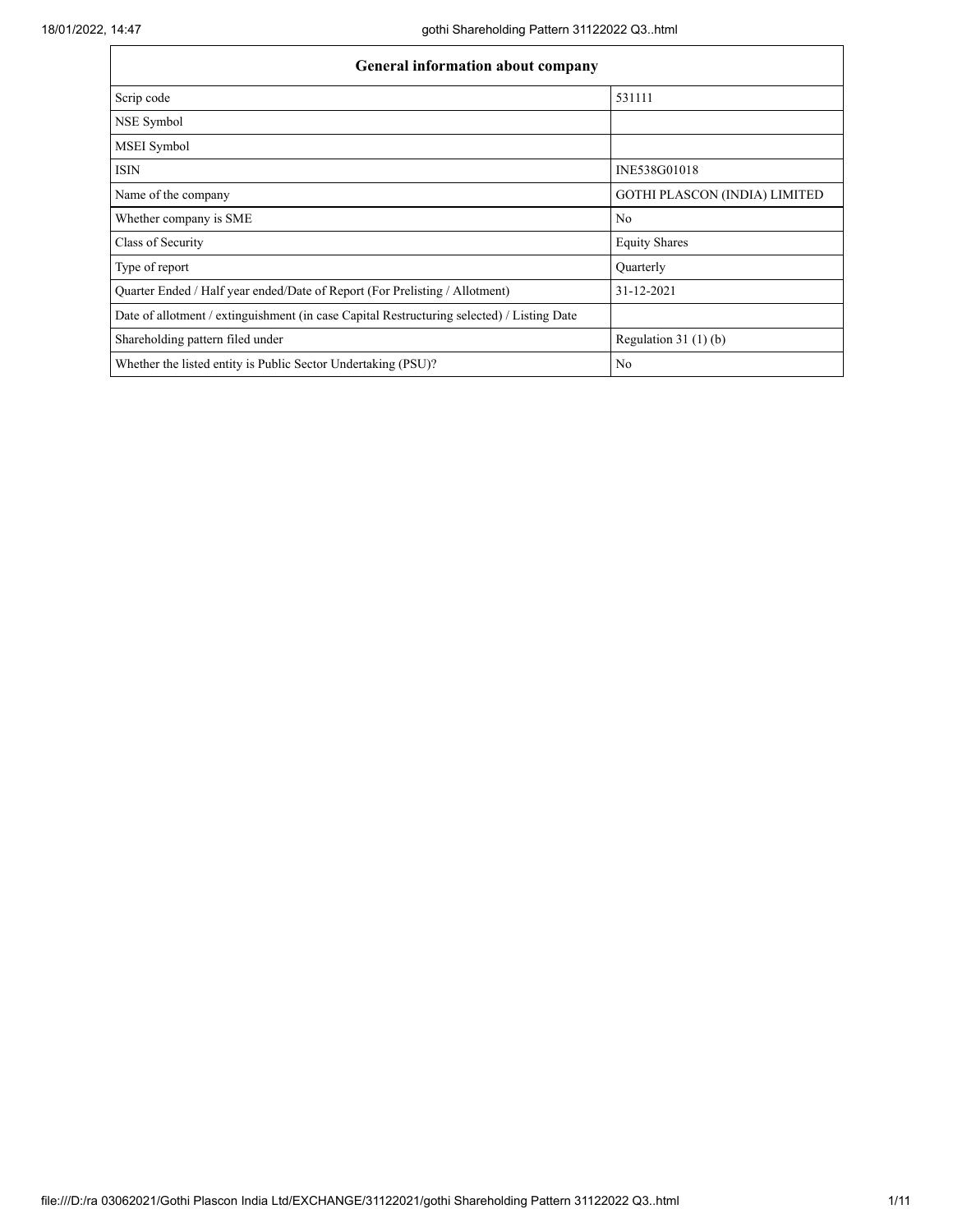|                | <b>Declaration</b>                                                                        |                |                                |                       |                             |  |  |  |  |  |  |
|----------------|-------------------------------------------------------------------------------------------|----------------|--------------------------------|-----------------------|-----------------------------|--|--|--|--|--|--|
| Sr.<br>No.     | Particular                                                                                | Yes/No         | Promoter and<br>Promoter Group | Public<br>shareholder | Non Promoter-<br>Non Public |  |  |  |  |  |  |
| $\mathbf{1}$   | Whether the Listed Entity has issued any partly paid up shares?                           | No             | No                             | No                    | No                          |  |  |  |  |  |  |
| $\overline{2}$ | Whether the Listed Entity has issued any Convertible Securities<br>ີ                      | No             | No                             | No                    | No                          |  |  |  |  |  |  |
| 3              | Whether the Listed Entity has issued any Warrants?                                        | N <sub>0</sub> | No                             | No                    | N <sub>0</sub>              |  |  |  |  |  |  |
| $\overline{4}$ | Whether the Listed Entity has any shares against which<br>depository receipts are issued? | N <sub>0</sub> | No                             | N <sub>0</sub>        | N <sub>0</sub>              |  |  |  |  |  |  |
| $\mathfrak{s}$ | Whether the Listed Entity has any shares in locked-in?                                    | N <sub>0</sub> | No                             | N <sub>0</sub>        | N <sub>0</sub>              |  |  |  |  |  |  |
| 6              | Whether any shares held by promoters are pledge or otherwise<br>encumbered?               | N <sub>o</sub> | N <sub>o</sub>                 |                       |                             |  |  |  |  |  |  |
| $\overline{7}$ | Whether company has equity shares with differential voting<br>rights?                     | No             | No                             | No                    | No                          |  |  |  |  |  |  |
| 8              | Whether the listed entity has any significant beneficial owner?                           | No             |                                |                       |                             |  |  |  |  |  |  |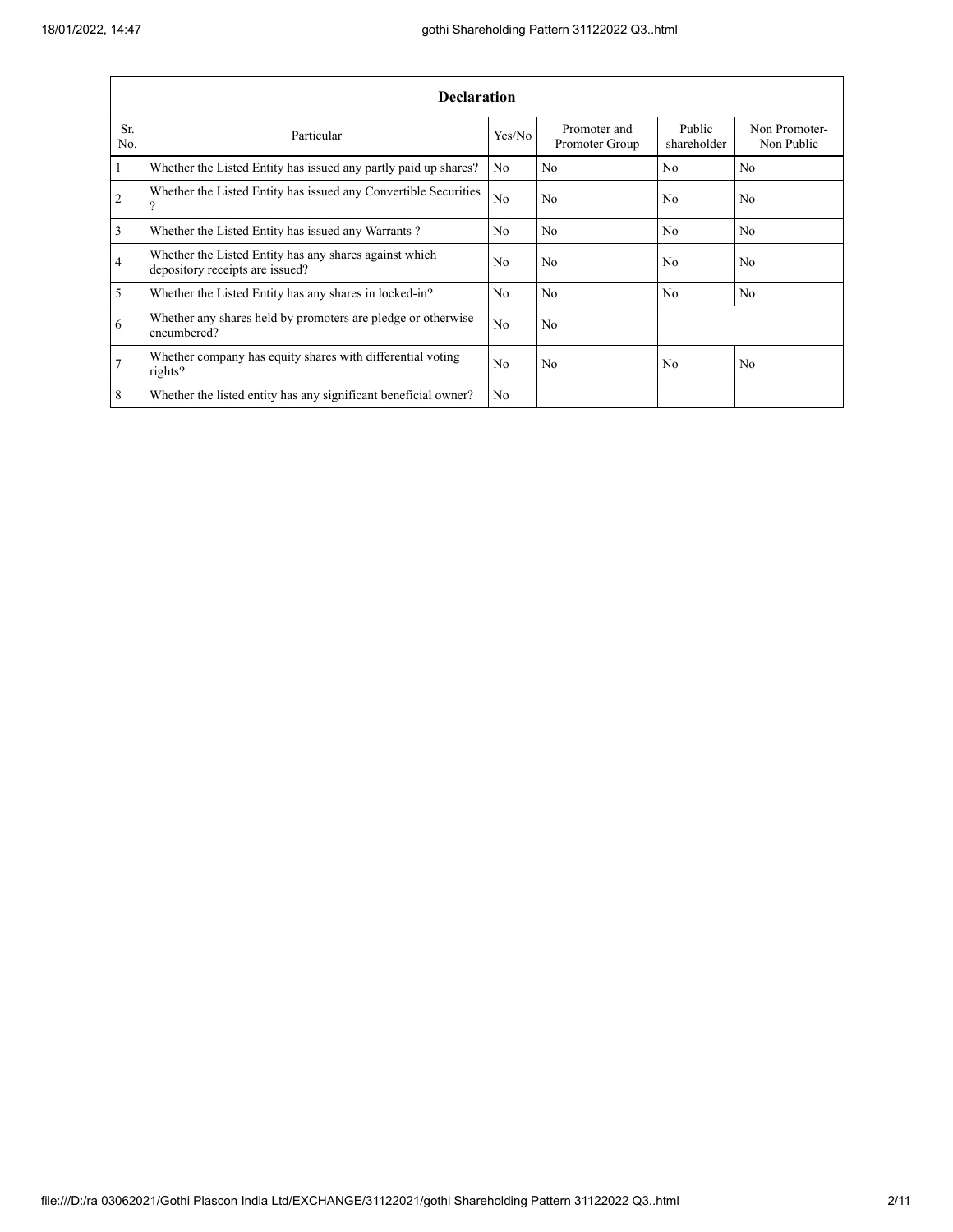|                 | Category                                | Nos. Of      | No. of                  | No. Of<br>Partly      | No. Of<br>shares         | Total nos.                                           | Shareholding as a<br>% of total no. of | Number of Voting Rights held in each<br>class of securities (IX) |               |          |                                   |
|-----------------|-----------------------------------------|--------------|-------------------------|-----------------------|--------------------------|------------------------------------------------------|----------------------------------------|------------------------------------------------------------------|---------------|----------|-----------------------------------|
| Category<br>(I) | of<br>shareholder                       | shareholders | fully paid<br>up equity | paid-up<br>equity     | underlying<br>Depository | shares<br>held (VII)<br>$= (IV) +$<br>$(V)$ + $(VI)$ | shares (calculated<br>as per SCRR,     | No of Voting (XIV) Rights                                        |               |          | Total as a<br>$%$ of<br>$(A+B+C)$ |
| (II)            |                                         | (III)        | shares<br>held $(IV)$   | shares<br>held<br>(V) | Receipts<br>(VI)         |                                                      | 1957) (VIII) As a<br>% of $(A+B+C2)$   | Class eg:<br>X                                                   | Class<br>eg:y | Total    |                                   |
| (A)             | Promoter<br>&<br>Promoter<br>Group      | 3            | 7486000                 |                       |                          | 7486000                                              | 73.39                                  | 7486000                                                          |               | 7486000  | 73.39                             |
| (B)             | Public                                  | 5981         | 2714000                 |                       |                          | 2714000                                              | 26.61                                  | 2714000                                                          |               | 2714000  | 26.61                             |
| (C)             | Non<br>Promoter-<br>Non Public          |              |                         |                       |                          |                                                      |                                        |                                                                  |               |          |                                   |
| (C1)            | <b>Shares</b><br>underlying<br>DRs      |              |                         |                       |                          |                                                      |                                        |                                                                  |               |          |                                   |
| (C2)            | Shares held<br>by<br>Employee<br>Trusts |              |                         |                       |                          |                                                      |                                        |                                                                  |               |          |                                   |
|                 | Total                                   | 5984         | 10200000                |                       |                          | 10200000                                             | 100                                    | 10200000                                                         |               | 10200000 | 100                               |

## **Table I - Summary Statement holding of specified securities**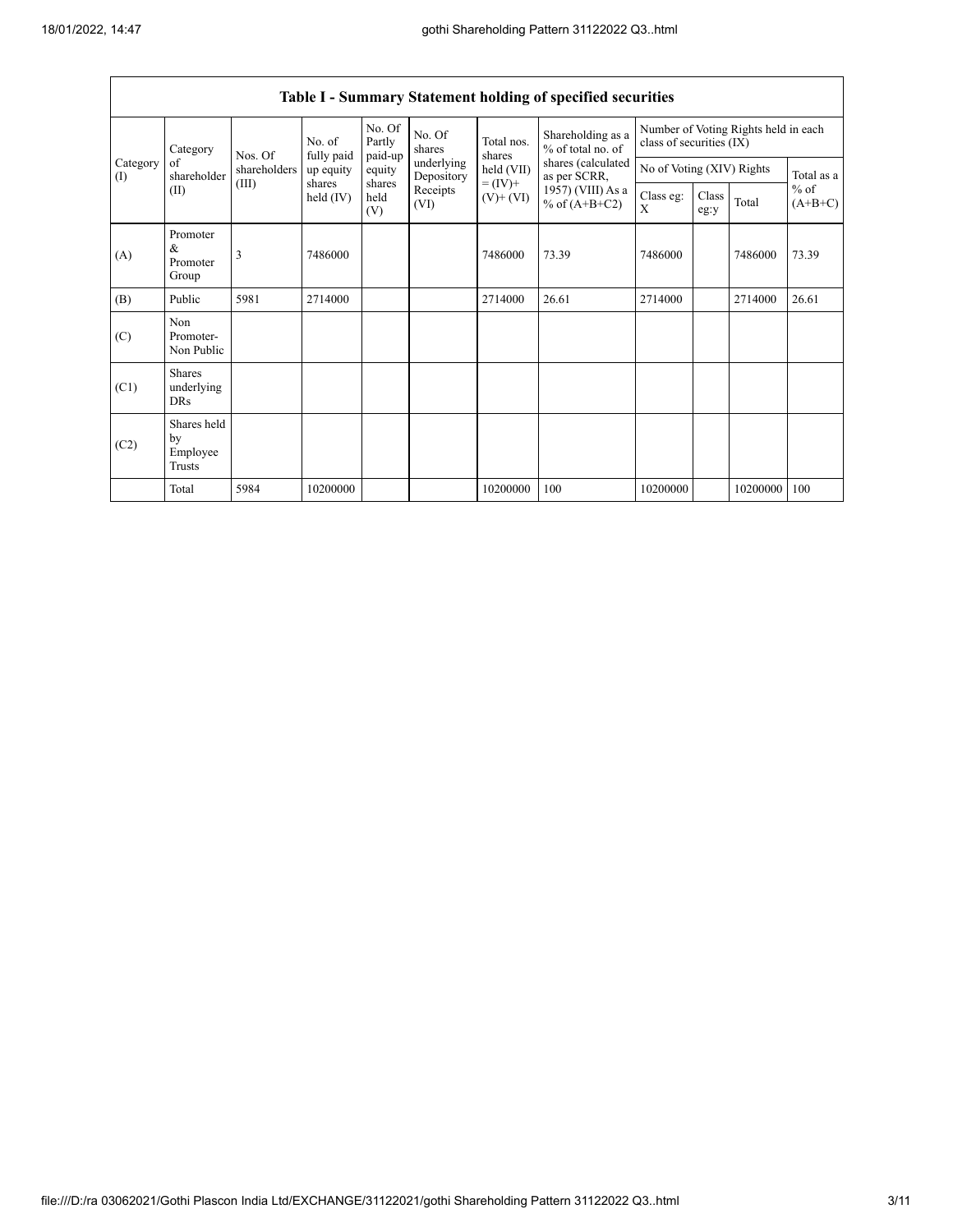|          | Table I - Summary Statement holding of specified securities |                                                                                                                                                                                                                                                                                                                                                                                                                                                |            |                                                  |                          |                                                         |                                           |                                                                               |  |                            |
|----------|-------------------------------------------------------------|------------------------------------------------------------------------------------------------------------------------------------------------------------------------------------------------------------------------------------------------------------------------------------------------------------------------------------------------------------------------------------------------------------------------------------------------|------------|--------------------------------------------------|--------------------------|---------------------------------------------------------|-------------------------------------------|-------------------------------------------------------------------------------|--|----------------------------|
| Category | Category<br>of                                              | Shareholding, as a %<br>No. Of Shares<br>No. Of<br>Underlying<br>assuming full<br>No. of<br><b>Shares</b><br><b>Shares</b><br>conversion of<br>Outstanding<br>Underlying<br>Underlying<br>convertible<br>Outstanding<br>securities and<br>Outstanding<br>as a percentage of<br>convertible<br>Warrants<br>No. Of<br>diluted share capital)<br>securities<br>$(XI)=(VII)+(X) As a %$<br>$(X_i)$<br>Warrants (Xi)<br>(X)<br>of $(A+B+C2)$<br>(a) |            |                                                  | convertible securities ( | Number of<br>Locked in<br>shares (XII)                  |                                           | Number of<br><b>Shares</b><br>pledged or<br>otherwise<br>encumbered<br>(XIII) |  | Number of<br>equity shares |
| (1)      | shareholder<br>(II)                                         |                                                                                                                                                                                                                                                                                                                                                                                                                                                | No.<br>(a) | As a<br>$%$ of<br>total<br>Shares<br>held<br>(b) | No.<br>(a)               | As a<br>$%$ of<br>total<br><b>Shares</b><br>held<br>(b) | held in<br>dematerialized<br>form $(XIV)$ |                                                                               |  |                            |
| (A)      | Promoter<br>&<br>Promoter<br>Group                          |                                                                                                                                                                                                                                                                                                                                                                                                                                                |            |                                                  | 73.39                    |                                                         |                                           |                                                                               |  | 7486000                    |
| (B)      | Public                                                      |                                                                                                                                                                                                                                                                                                                                                                                                                                                |            |                                                  | 26.61                    |                                                         |                                           |                                                                               |  | 957481                     |
| (C)      | Non<br>Promoter-<br>Non Public                              |                                                                                                                                                                                                                                                                                                                                                                                                                                                |            |                                                  |                          |                                                         |                                           |                                                                               |  |                            |
| (C1)     | <b>Shares</b><br>underlying<br><b>DRs</b>                   |                                                                                                                                                                                                                                                                                                                                                                                                                                                |            |                                                  |                          |                                                         |                                           |                                                                               |  |                            |
| (C2)     | Shares held<br>by<br>Employee<br>Trusts                     |                                                                                                                                                                                                                                                                                                                                                                                                                                                |            |                                                  |                          |                                                         |                                           |                                                                               |  |                            |
|          | Total                                                       |                                                                                                                                                                                                                                                                                                                                                                                                                                                |            |                                                  | 100                      |                                                         |                                           |                                                                               |  | 8443481                    |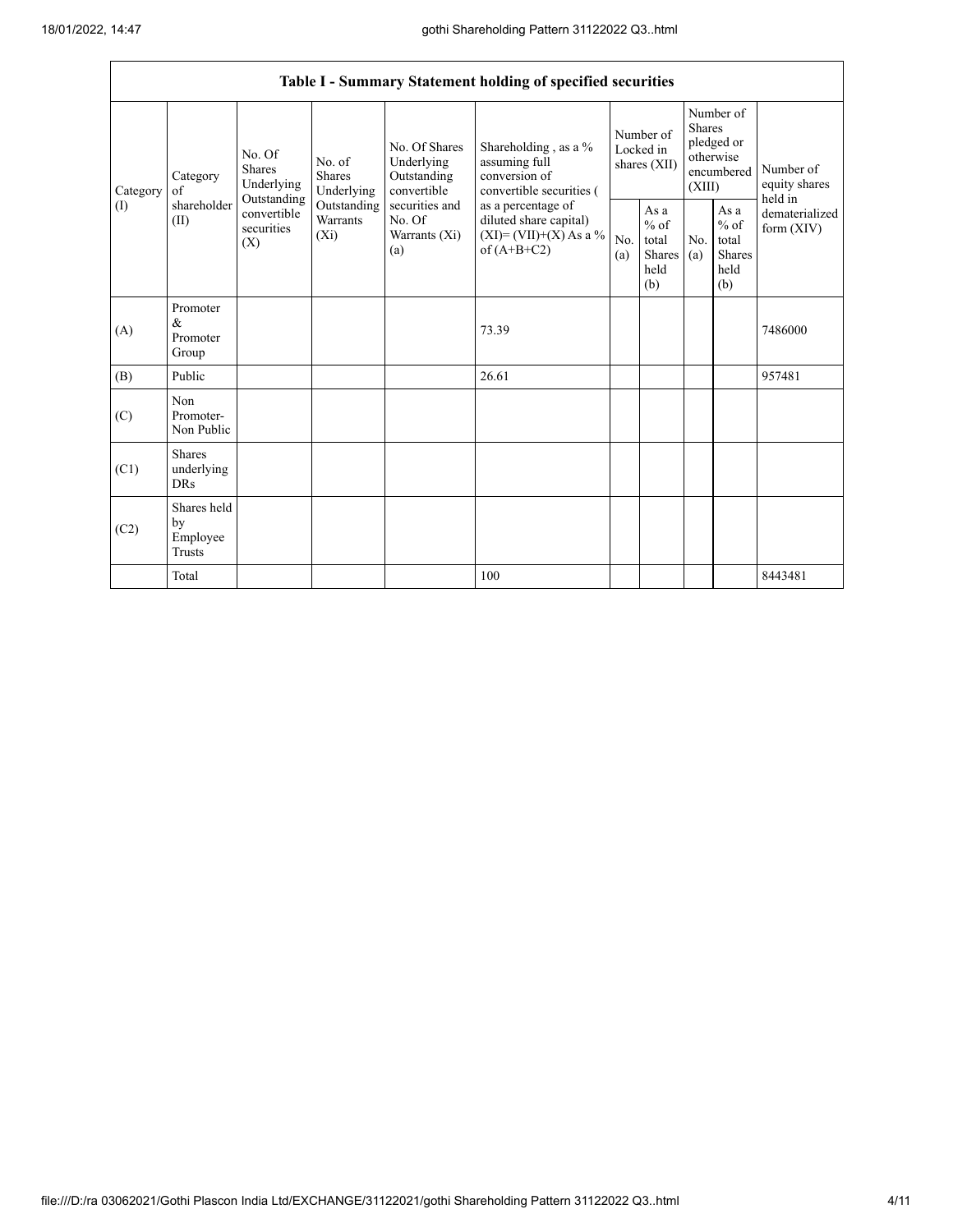| Table II - Statement showing shareholding pattern of the Promoter and Promoter Group           |                                                                                                                     |                         |                                   |                                 |                                    |                             |                                                                       |                                                                  |               |          |                           |
|------------------------------------------------------------------------------------------------|---------------------------------------------------------------------------------------------------------------------|-------------------------|-----------------------------------|---------------------------------|------------------------------------|-----------------------------|-----------------------------------------------------------------------|------------------------------------------------------------------|---------------|----------|---------------------------|
|                                                                                                |                                                                                                                     |                         |                                   | No.<br>Of                       | No. Of                             | Total nos.                  | Shareholding<br>as a % of<br>total no. of<br>shares<br>(calculated as | Number of Voting Rights held in each<br>class of securities (IX) |               |          |                           |
| Sr.                                                                                            | Category &<br>Name of the                                                                                           | Nos. Of<br>shareholders | No. of<br>fully paid<br>up equity | Partly<br>paid-<br>up           | shares<br>underlying<br>Depository | shares<br>held<br>$(VII) =$ |                                                                       | No of Voting (XIV) Rights                                        |               |          | Total<br>as a $%$<br>of   |
|                                                                                                | Shareholders (I)                                                                                                    | (III)                   | shares<br>held (IV)               | equity<br>shares<br>held<br>(V) | Receipts<br>(VI)                   | $(IV)$ +<br>$(V)$ + $(VI)$  | per SCRR,<br>1957) (VIII)<br>As a % of<br>$(A+B+C2)$                  | Class eg:<br>X                                                   | Class<br>eg:y | Total    | Total<br>Voting<br>rights |
| A                                                                                              | Table II - Statement showing shareholding pattern of the Promoter and Promoter Group                                |                         |                                   |                                 |                                    |                             |                                                                       |                                                                  |               |          |                           |
| (1)                                                                                            | Indian                                                                                                              |                         |                                   |                                 |                                    |                             |                                                                       |                                                                  |               |          |                           |
| (a)                                                                                            | Individuals/Hindu<br>undivided Family                                                                               | $\overline{\mathbf{3}}$ | 7486000                           |                                 |                                    | 7486000                     | 73.39                                                                 | 7486000                                                          |               | 7486000  | 73.39                     |
| Sub-Total<br>(A)(1)                                                                            |                                                                                                                     | 3                       | 7486000                           |                                 |                                    | 7486000                     | 73.39                                                                 | 7486000                                                          |               | 7486000  | 73.39                     |
| (2)                                                                                            | Foreign                                                                                                             |                         |                                   |                                 |                                    |                             |                                                                       |                                                                  |               |          |                           |
| Total<br>Shareholding<br>of Promoter<br>and<br>Promoter<br>Group $(A)=$<br>$(A)(1)+(A)$<br>(2) |                                                                                                                     | 3                       | 7486000                           |                                 |                                    | 7486000                     | 73.39                                                                 | 7486000                                                          |               | 7486000  | 73.39                     |
| $\, {\bf B}$                                                                                   | Table III - Statement showing shareholding pattern of the Public shareholder                                        |                         |                                   |                                 |                                    |                             |                                                                       |                                                                  |               |          |                           |
| (1)                                                                                            | Institutions                                                                                                        |                         |                                   |                                 |                                    |                             |                                                                       |                                                                  |               |          |                           |
| (3)                                                                                            | Non-institutions                                                                                                    |                         |                                   |                                 |                                    |                             |                                                                       |                                                                  |               |          |                           |
| (a(i))                                                                                         | Individuals -<br>i.Individual<br>shareholders<br>holding nominal<br>share capital up<br>to Rs. 2 lakhs.             | 5894                    | 2473200                           |                                 |                                    | 2473200                     | 24.25                                                                 | 2473200                                                          |               | 2473200  | 24.25                     |
| (a(ii))                                                                                        | Individuals - ii.<br>Individual<br>shareholders<br>holding nominal<br>share capital in<br>excess of Rs. 2<br>lakhs. | 3                       | 95700                             |                                 |                                    | 95700                       | 0.94                                                                  | 95700                                                            |               | 95700    | 0.94                      |
| (e)                                                                                            | Any Other<br>(specify)                                                                                              | 84                      | 145100                            |                                 |                                    | 145100                      | 1.42                                                                  | 145100                                                           |               | 145100   | 1.42                      |
| Sub-Total<br>(B)(3)                                                                            |                                                                                                                     | 5981                    | 2714000                           |                                 |                                    | 2714000                     | 26.61                                                                 | 2714000                                                          |               | 2714000  | 26.61                     |
| <b>Total Public</b><br>Shareholding<br>$(B)=(B)(1)+$<br>$(B)(2)+(B)$<br>(3)                    |                                                                                                                     | 5981                    | 2714000                           |                                 |                                    | 2714000                     | 26.61                                                                 | 2714000                                                          |               | 2714000  | 26.61                     |
| $\mathbf C$                                                                                    | Table IV - Statement showing shareholding pattern of the Non Promoter- Non Public shareholder                       |                         |                                   |                                 |                                    |                             |                                                                       |                                                                  |               |          |                           |
| Total (<br>$A+B+C2$ )                                                                          |                                                                                                                     | 5984                    | 10200000                          |                                 |                                    | 10200000                    | 100                                                                   | 10200000                                                         |               | 10200000 | 100                       |
| Total<br>$(A+B+C)$                                                                             |                                                                                                                     | 5984                    | 10200000                          |                                 |                                    | 10200000                    | 100                                                                   | 10200000                                                         |               | 10200000 | 100                       |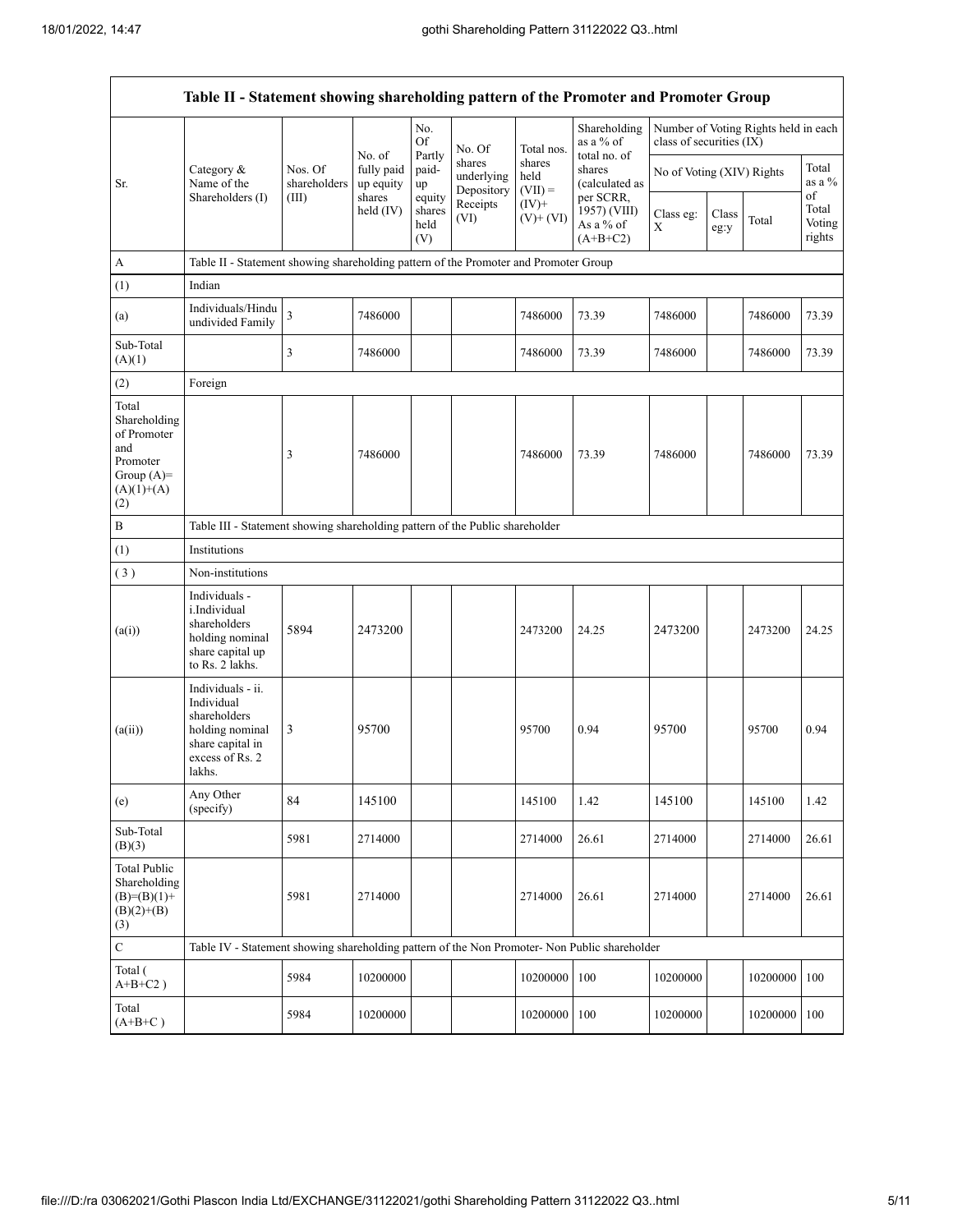|                                                                                         |                                                           |                                    |                                                                | Table II - Statement showing shareholding pattern of the Promoter and Promoter Group          |                                        |                                                  |                                                                        |                                                            |                                       |  |
|-----------------------------------------------------------------------------------------|-----------------------------------------------------------|------------------------------------|----------------------------------------------------------------|-----------------------------------------------------------------------------------------------|----------------------------------------|--------------------------------------------------|------------------------------------------------------------------------|------------------------------------------------------------|---------------------------------------|--|
|                                                                                         | No. Of<br>No. of<br>Shares<br><b>Shares</b><br>Underlying | Underlying                         | No. Of Shares<br>Underlying<br>Outstanding                     | Shareholding, as a %<br>assuming full conversion of<br>convertible securities (as a           | Number of<br>Locked in<br>shares (XII) |                                                  | Number of<br>Shares<br>pledged or<br>otherwise<br>encumbered<br>(XIII) |                                                            | Number of<br>equity shares<br>held in |  |
| Sr.                                                                                     | Outstanding<br>convertible<br>securities<br>(X)           | Outstanding<br>Warrants<br>$(X_i)$ | convertible<br>securities and<br>No. Of Warrants<br>$(Xi)$ (a) | percentage of diluted share<br>capital) $(XI) = (VII)+(X) As$<br>a % of $(A+B+C2)$            |                                        | As a<br>$%$ of<br>total<br>Shares<br>held<br>(b) | No.<br>(a)                                                             | As $\mathbf a$<br>$%$ of<br>total<br>Shares<br>held<br>(b) | dematerialized<br>form (XIV)          |  |
| $\mathbf{A}$                                                                            |                                                           |                                    |                                                                | Table II - Statement showing shareholding pattern of the Promoter and Promoter Group          |                                        |                                                  |                                                                        |                                                            |                                       |  |
| (1)                                                                                     | Indian                                                    |                                    |                                                                |                                                                                               |                                        |                                                  |                                                                        |                                                            |                                       |  |
| (a)                                                                                     |                                                           |                                    |                                                                | 73.39                                                                                         |                                        |                                                  |                                                                        |                                                            | 7486000                               |  |
| Sub-Total (A)<br>(1)                                                                    |                                                           |                                    |                                                                | 73.39                                                                                         |                                        |                                                  |                                                                        |                                                            | 7486000                               |  |
| (2)                                                                                     | Foreign                                                   |                                    |                                                                |                                                                                               |                                        |                                                  |                                                                        |                                                            |                                       |  |
| Total<br>Shareholding<br>of Promoter<br>and Promoter<br>Group $(A)=$<br>$(A)(1)+(A)(2)$ |                                                           |                                    |                                                                | 73.39                                                                                         |                                        |                                                  |                                                                        |                                                            | 7486000                               |  |
| $\, {\bf B}$                                                                            |                                                           |                                    |                                                                | Table III - Statement showing shareholding pattern of the Public shareholder                  |                                        |                                                  |                                                                        |                                                            |                                       |  |
| (1)                                                                                     | Institutions                                              |                                    |                                                                |                                                                                               |                                        |                                                  |                                                                        |                                                            |                                       |  |
| (3)                                                                                     | Non-institutions                                          |                                    |                                                                |                                                                                               |                                        |                                                  |                                                                        |                                                            |                                       |  |
| (a(i))                                                                                  |                                                           |                                    |                                                                | 24.25                                                                                         |                                        |                                                  |                                                                        |                                                            | 750681                                |  |
| (a(ii))                                                                                 |                                                           |                                    |                                                                | 0.94                                                                                          |                                        |                                                  |                                                                        |                                                            | 95700                                 |  |
| (e)                                                                                     |                                                           |                                    |                                                                | 1.42                                                                                          |                                        |                                                  |                                                                        |                                                            | 111100                                |  |
| Sub-Total (B)<br>(3)                                                                    |                                                           |                                    |                                                                | 26.61                                                                                         |                                        |                                                  |                                                                        |                                                            | 957481                                |  |
| <b>Total Public</b><br>Shareholding<br>$(B)=(B)(1)+$<br>$(B)(2)+(B)(3)$                 |                                                           |                                    |                                                                | 26.61                                                                                         |                                        |                                                  |                                                                        |                                                            | 957481                                |  |
| $\mathbf C$                                                                             |                                                           |                                    |                                                                | Table IV - Statement showing shareholding pattern of the Non Promoter- Non Public shareholder |                                        |                                                  |                                                                        |                                                            |                                       |  |
| Total (<br>$A+B+C2$ )                                                                   |                                                           |                                    |                                                                | 100                                                                                           |                                        |                                                  |                                                                        |                                                            | 8443481                               |  |
| Total (A+B+C                                                                            |                                                           |                                    |                                                                | 100                                                                                           |                                        |                                                  |                                                                        |                                                            | 8443481                               |  |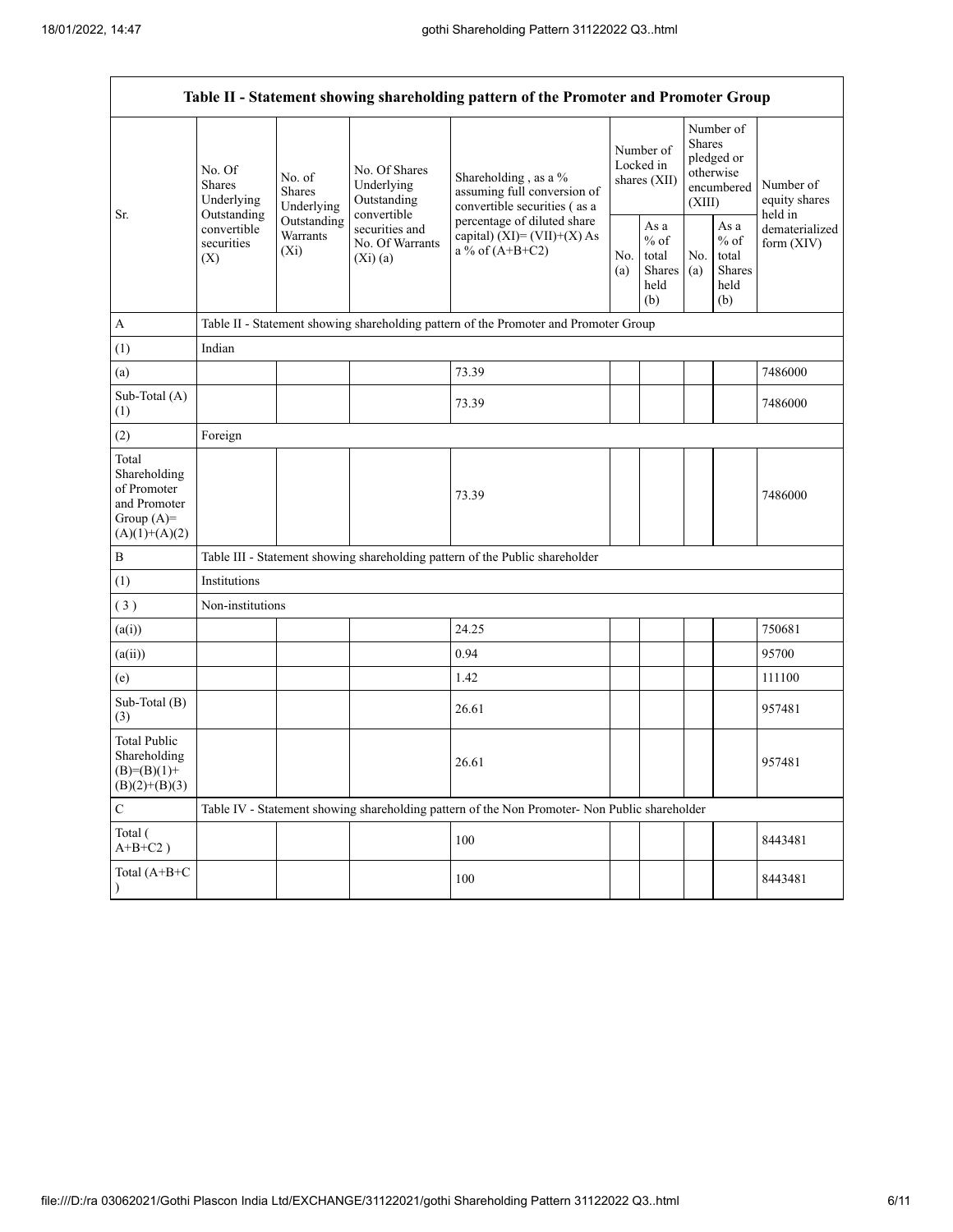| Individuals/Hindu undivided Family                                                                                                                                                       |                                                               |                         |                     |                       |  |  |  |  |
|------------------------------------------------------------------------------------------------------------------------------------------------------------------------------------------|---------------------------------------------------------------|-------------------------|---------------------|-----------------------|--|--|--|--|
| Searial No.                                                                                                                                                                              | 1                                                             | $\sqrt{2}$              | $\mathfrak{Z}$      |                       |  |  |  |  |
| Name of the<br>Shareholders (I)                                                                                                                                                          | <b>SANJAY GOTHI</b>                                           | <b>SANJAY GOTHI HUF</b> | PRIYADARSHANA GOTHI | Click here to go back |  |  |  |  |
| PAN(II)                                                                                                                                                                                  | AACPG1872A                                                    | AAAHS0585G              | ADYPG3096P          | Total                 |  |  |  |  |
| No. of fully paid<br>up equity shares<br>$held$ (IV)                                                                                                                                     | 4500000                                                       | 1500000                 | 1486000             | 7486000               |  |  |  |  |
| No. Of Partly paid-<br>up equity shares<br>held (V)                                                                                                                                      |                                                               |                         |                     |                       |  |  |  |  |
| No. Of shares<br>underlying<br>Depository<br>Receipts (VI)                                                                                                                               |                                                               |                         |                     |                       |  |  |  |  |
| Total nos. shares<br>held $(VII) = (IV) +$<br>$(V)$ + $(VI)$                                                                                                                             | 4500000                                                       | 1500000                 | 1486000             | 7486000               |  |  |  |  |
| Shareholding as a<br>% of total no. of<br>shares (calculated<br>as per SCRR,<br>1957) (VIII) As a<br>% of $(A+B+C2)$                                                                     | 44.12                                                         | 14.71                   | 14.57               | 73.39                 |  |  |  |  |
|                                                                                                                                                                                          | Number of Voting Rights held in each class of securities (IX) |                         |                     |                       |  |  |  |  |
| Class eg:X                                                                                                                                                                               | 4500000                                                       | 1500000                 | 1486000             | 7486000               |  |  |  |  |
| Class eg:y                                                                                                                                                                               |                                                               |                         |                     |                       |  |  |  |  |
| Total                                                                                                                                                                                    | 4500000                                                       | 1500000                 | 1486000             | 7486000               |  |  |  |  |
| Total as a % of<br>Total Voting rights                                                                                                                                                   | 44.12                                                         | 14.71                   | 14.57               | 73.39                 |  |  |  |  |
| No. Of Shares<br>Underlying<br>Outstanding<br>convertible<br>securities (X)                                                                                                              |                                                               |                         |                     |                       |  |  |  |  |
| No. of Shares<br>Underlying<br>Outstanding<br>Warrants (Xi)                                                                                                                              |                                                               |                         |                     |                       |  |  |  |  |
| No. Of Shares<br>Underlying<br>Outstanding<br>convertible<br>securities and No.<br>Of Warrants (Xi)<br>(a)                                                                               |                                                               |                         |                     |                       |  |  |  |  |
| Shareholding, as a<br>% assuming full<br>conversion of<br>convertible<br>securities (as a<br>percentage of<br>diluted share<br>capital) (XI)=<br>$(VII)+(Xi)(a)$ As a<br>% of $(A+B+C2)$ | 44.12                                                         | 14.71                   | 14.57               | 73.39                 |  |  |  |  |
| Number of Locked in shares (XII)                                                                                                                                                         |                                                               |                         |                     |                       |  |  |  |  |
| No. (a)                                                                                                                                                                                  |                                                               |                         |                     |                       |  |  |  |  |
| As a % of total<br>Shares held (b)                                                                                                                                                       |                                                               |                         |                     |                       |  |  |  |  |
|                                                                                                                                                                                          | Number of Shares pledged or otherwise encumbered (XIII)       |                         |                     |                       |  |  |  |  |
| No. $(a)$                                                                                                                                                                                |                                                               |                         |                     |                       |  |  |  |  |
|                                                                                                                                                                                          |                                                               |                         |                     |                       |  |  |  |  |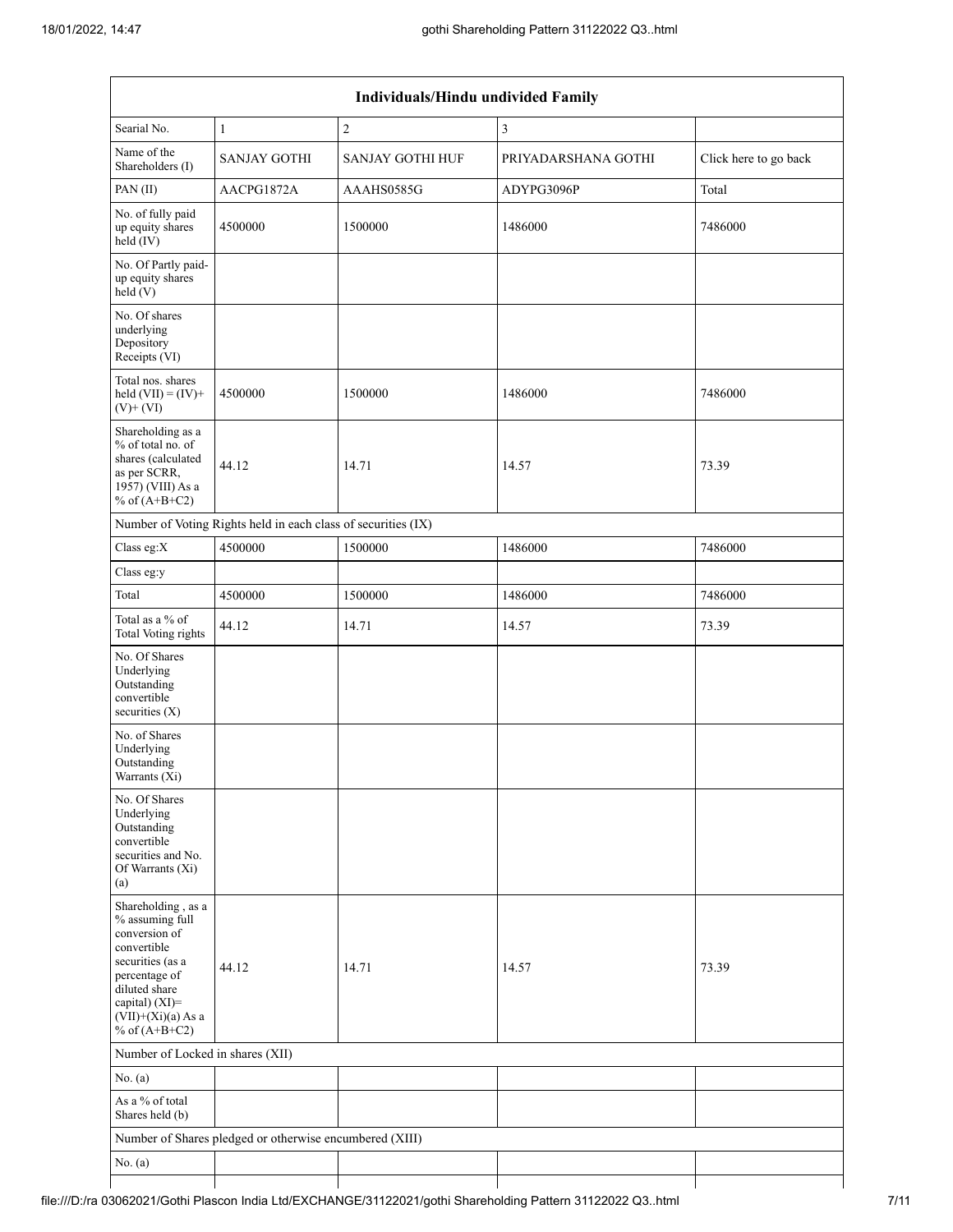| As a % of total<br>Shares held (b)                                   |          |                |                |         |
|----------------------------------------------------------------------|----------|----------------|----------------|---------|
| Number of equity<br>shares held in<br>dematerialized<br>form $(XIV)$ | 4500000  | 1500000        | 1486000        | 7486000 |
| Reason for not providing PAN                                         |          |                |                |         |
| Reason for not<br>providing PAN                                      |          |                |                |         |
| Shareholder type                                                     | Promoter | Promoter Group | Promoter Group |         |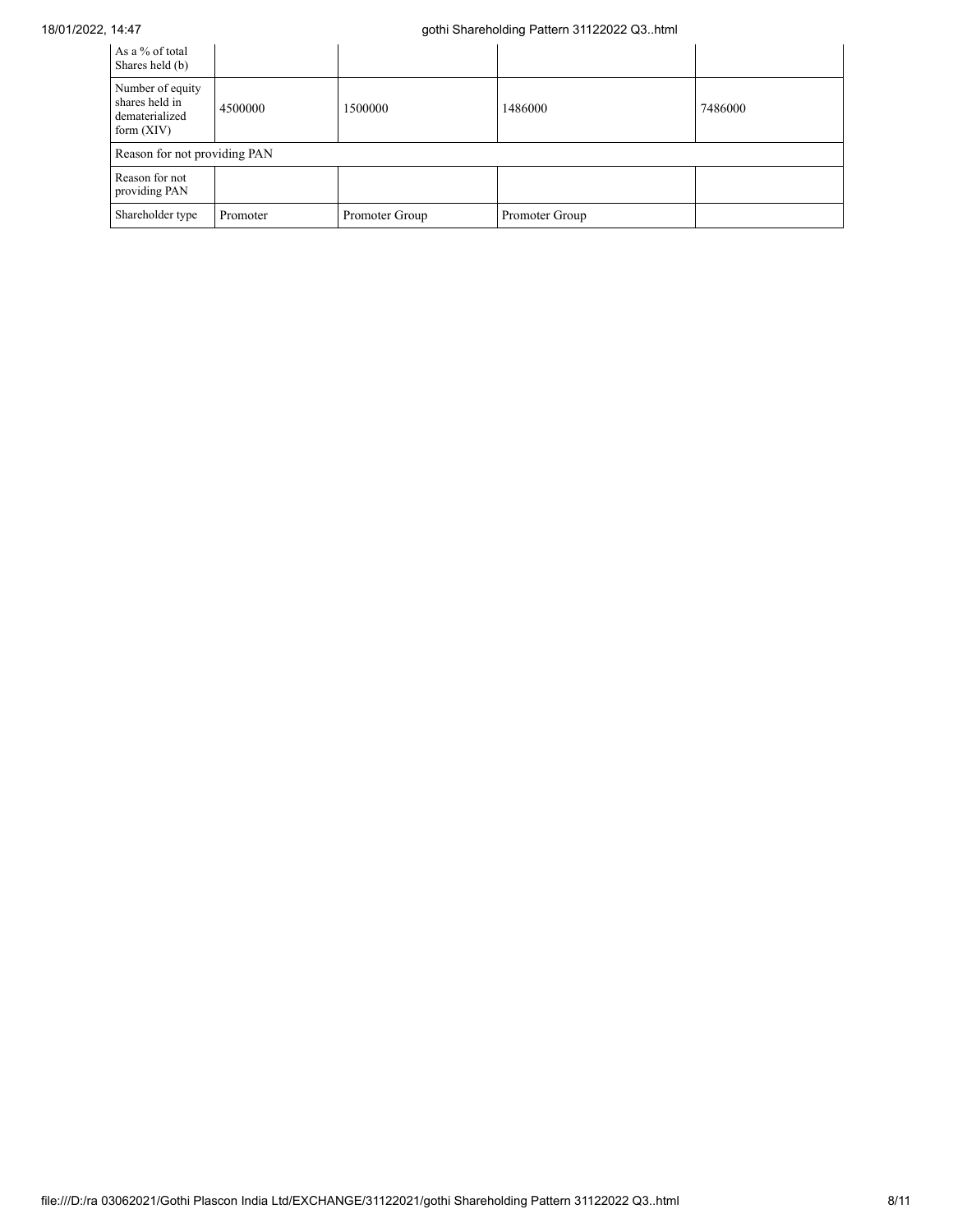| $\overline{c}$<br>$\mathbf{1}$<br>3<br>$\overline{4}$<br>${\rm HUF}$<br><b>Bodies Corporate</b><br><b>Clearing Members</b><br>Non-Resident Indian (NRI)<br>Category<br>Category<br>Category<br>Category<br>Click here to go back<br>Total<br>84<br>42<br>4<br>26<br>12<br>48300<br>2300<br>28700<br>65800<br>145100<br>48300<br>2300<br>28700<br>65800<br>145100<br>0.47<br>0.02<br>0.28<br>0.65<br>1.42<br>Number of Voting Rights held in each class of securities (IX)<br>48300<br>28700<br>2300<br>65800<br>145100<br>48300<br>2300<br>28700<br>65800<br>145100<br>0.47<br>0.02<br>0.65<br>0.28<br>1.42<br>0.47<br>0.02<br>0.28<br>0.65<br>1.42<br>Number of Locked in shares (XII) | Any Other (specify)                                                                                                                                                                     |  |  |  |  |  |  |  |  |
|-----------------------------------------------------------------------------------------------------------------------------------------------------------------------------------------------------------------------------------------------------------------------------------------------------------------------------------------------------------------------------------------------------------------------------------------------------------------------------------------------------------------------------------------------------------------------------------------------------------------------------------------------------------------------------------------|-----------------------------------------------------------------------------------------------------------------------------------------------------------------------------------------|--|--|--|--|--|--|--|--|
|                                                                                                                                                                                                                                                                                                                                                                                                                                                                                                                                                                                                                                                                                         | Searial No.                                                                                                                                                                             |  |  |  |  |  |  |  |  |
|                                                                                                                                                                                                                                                                                                                                                                                                                                                                                                                                                                                                                                                                                         | Category                                                                                                                                                                                |  |  |  |  |  |  |  |  |
|                                                                                                                                                                                                                                                                                                                                                                                                                                                                                                                                                                                                                                                                                         | Category / More<br>than 1 percentage                                                                                                                                                    |  |  |  |  |  |  |  |  |
|                                                                                                                                                                                                                                                                                                                                                                                                                                                                                                                                                                                                                                                                                         | Name of the<br>Shareholders (I)                                                                                                                                                         |  |  |  |  |  |  |  |  |
|                                                                                                                                                                                                                                                                                                                                                                                                                                                                                                                                                                                                                                                                                         | PAN(II)                                                                                                                                                                                 |  |  |  |  |  |  |  |  |
|                                                                                                                                                                                                                                                                                                                                                                                                                                                                                                                                                                                                                                                                                         | No. of the<br>Shareholders (I)                                                                                                                                                          |  |  |  |  |  |  |  |  |
|                                                                                                                                                                                                                                                                                                                                                                                                                                                                                                                                                                                                                                                                                         | No. of fully paid<br>up equity shares<br>held (IV)                                                                                                                                      |  |  |  |  |  |  |  |  |
|                                                                                                                                                                                                                                                                                                                                                                                                                                                                                                                                                                                                                                                                                         | No. Of Partly paid-<br>up equity shares<br>held (V)                                                                                                                                     |  |  |  |  |  |  |  |  |
|                                                                                                                                                                                                                                                                                                                                                                                                                                                                                                                                                                                                                                                                                         | No. Of shares<br>underlying<br>Depository<br>Receipts (VI)                                                                                                                              |  |  |  |  |  |  |  |  |
|                                                                                                                                                                                                                                                                                                                                                                                                                                                                                                                                                                                                                                                                                         | Total nos. shares<br>held $(VII) = (IV) +$<br>$(V)$ + $(VI)$                                                                                                                            |  |  |  |  |  |  |  |  |
|                                                                                                                                                                                                                                                                                                                                                                                                                                                                                                                                                                                                                                                                                         | Shareholding as a<br>% of total no. of<br>shares (calculated<br>as per SCRR,<br>1957) (VIII) As a<br>% of $(A+B+C2)$                                                                    |  |  |  |  |  |  |  |  |
|                                                                                                                                                                                                                                                                                                                                                                                                                                                                                                                                                                                                                                                                                         |                                                                                                                                                                                         |  |  |  |  |  |  |  |  |
|                                                                                                                                                                                                                                                                                                                                                                                                                                                                                                                                                                                                                                                                                         | Class eg: X                                                                                                                                                                             |  |  |  |  |  |  |  |  |
|                                                                                                                                                                                                                                                                                                                                                                                                                                                                                                                                                                                                                                                                                         | Class eg:y                                                                                                                                                                              |  |  |  |  |  |  |  |  |
|                                                                                                                                                                                                                                                                                                                                                                                                                                                                                                                                                                                                                                                                                         | Total                                                                                                                                                                                   |  |  |  |  |  |  |  |  |
|                                                                                                                                                                                                                                                                                                                                                                                                                                                                                                                                                                                                                                                                                         | Total as a % of<br>Total Voting rights                                                                                                                                                  |  |  |  |  |  |  |  |  |
|                                                                                                                                                                                                                                                                                                                                                                                                                                                                                                                                                                                                                                                                                         | No. Of Shares<br>Underlying<br>Outstanding<br>convertible<br>securities $(X)$                                                                                                           |  |  |  |  |  |  |  |  |
|                                                                                                                                                                                                                                                                                                                                                                                                                                                                                                                                                                                                                                                                                         | No. of Shares<br>Underlying<br>Outstanding<br>Warrants (Xi)                                                                                                                             |  |  |  |  |  |  |  |  |
|                                                                                                                                                                                                                                                                                                                                                                                                                                                                                                                                                                                                                                                                                         | No. Of Shares<br>Underlying<br>Outstanding<br>convertible<br>securities and No.<br>Of Warrants (Xi)<br>(a)                                                                              |  |  |  |  |  |  |  |  |
|                                                                                                                                                                                                                                                                                                                                                                                                                                                                                                                                                                                                                                                                                         | Shareholding, as a<br>% assuming full<br>conversion of<br>convertible<br>securities (as a<br>percentage of<br>diluted share<br>capital) $(XI)$ =<br>$(VII)+(X)$ As a %<br>of $(A+B+C2)$ |  |  |  |  |  |  |  |  |
|                                                                                                                                                                                                                                                                                                                                                                                                                                                                                                                                                                                                                                                                                         | No. $(a)$                                                                                                                                                                               |  |  |  |  |  |  |  |  |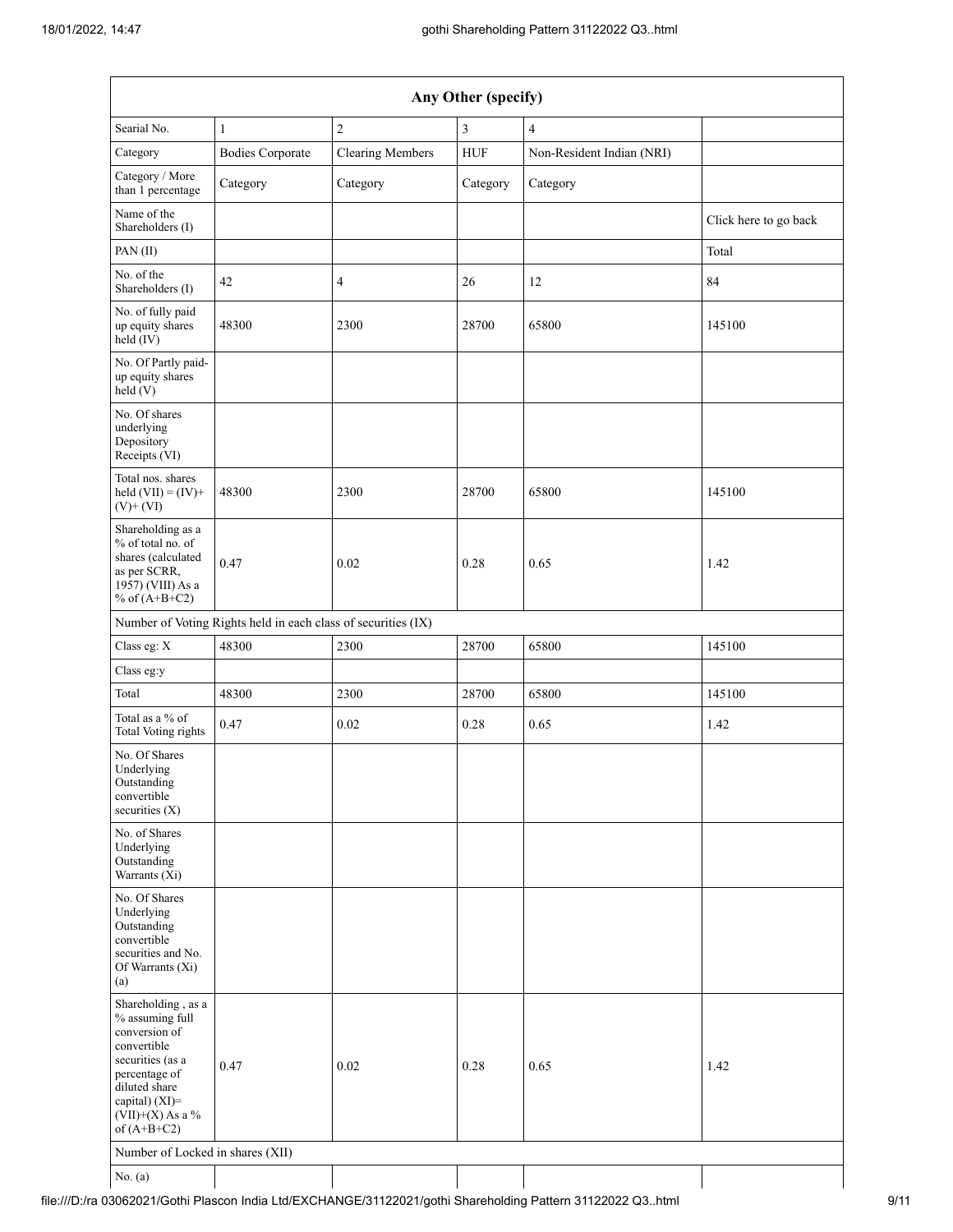| As a % of total<br>Shares held (b)                                   |       |      |       |       |        |
|----------------------------------------------------------------------|-------|------|-------|-------|--------|
| Number of equity<br>shares held in<br>dematerialized<br>form $(XIV)$ | 14300 | 2300 | 28700 | 65800 | 111100 |
| Reason for not providing PAN                                         |       |      |       |       |        |
| Reason for not<br>providing PAN                                      |       |      |       |       |        |